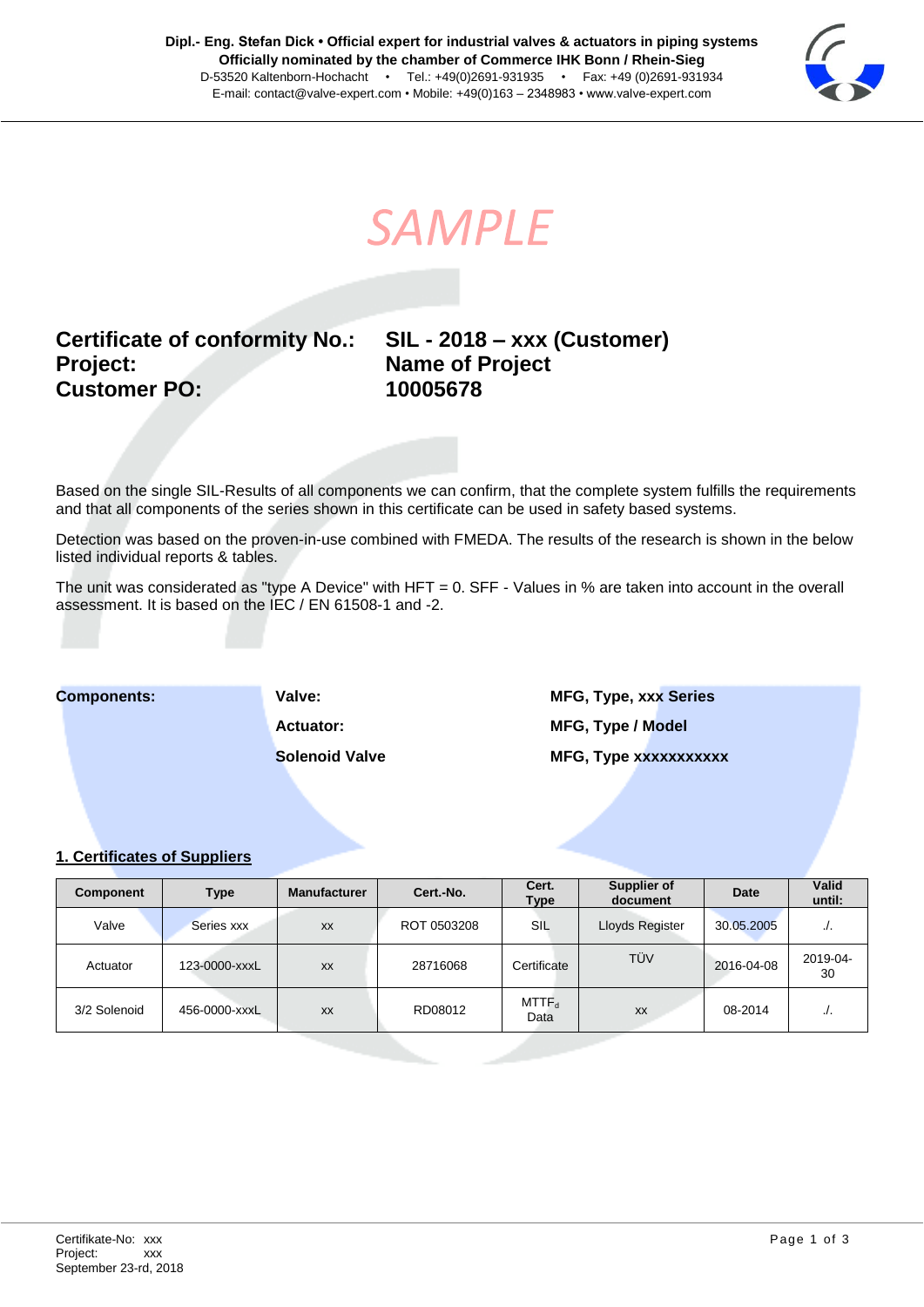

## **2. Consideration of Components**

| <b>Months</b> | $T$ PST [h] |           |           |                            |             |               |          |                |               |                                   |                  |
|---------------|-------------|-----------|-----------|----------------------------|-------------|---------------|----------|----------------|---------------|-----------------------------------|------------------|
| ь             | 4380        |           |           |                            |             |               |          |                |               |                                   |                  |
| Years         | T[h]        |           |           |                            |             |               |          |                |               |                                   |                  |
| 4             | 35040       |           |           |                            |             |               |          |                |               |                                   |                  |
|               |             |           |           |                            |             |               |          |                |               |                                   |                  |
| MTTR [h]      | MRT[h]      |           | <b>DC</b> | ${\rm t_{CE}}$             | $\lambda$ s | $\lambda_{D}$ | ADU      | $\lambda_{DD}$ | <b>PFDAVG</b> | $\mathfrak{r}_{\mathsf{CE\ PST}}$ | <b>PFDAVGPST</b> |
| 8             | 8           | 0٠,       | 0,00%     | 1,75E+04                   | $0,00E+00$  | 9,79E-08      | 9,79E-08 | $0,00E+00$     | 1,72E-03      | 2,20E+03                          | 2,15E-04         |
|               |             | cip       |           |                            |             |               |          |                |               |                                   |                  |
| MTTR [h]      | MRT[h]      | ᡐ         | <b>DC</b> | $\mathsf{t}_{\mathsf{CE}}$ | $\lambda$ s | $\lambda_{D}$ | ADU      | <b>ADD</b>     | <b>PFDAVG</b> | $\rm t_{\rm CE\ PST}$             | <b>PFDAVGPST</b> |
| 8             | 8           | mponents. | 90,99%    | 1,59E+03                   | $0,00E+00$  | 2,22E-08      | 2,00E-09 | 2,02E-08       | 3,52E-05      | 2,05E+02                          | 4,11E-07         |
|               |             |           |           |                            |             |               |          |                |               |                                   |                  |
| MTTR [h]      | MRT[h]      | ઌ         | <b>DC</b> | $t_{CF}$                   | $\lambda$ s | $\lambda_{D}$ | ADU      | <b>ADD</b>     | <b>PFDAVG</b> | L <sub>CE PST</sub>               | <b>PFDAVGPST</b> |
| 8             | 8           |           | 0,00%     | 1,75E+04                   | 3,31E-08    | 7,42E-09      | 7,42E-09 | $0,00E+00$     | 1,30E-04      | 2,20E+03                          | 1,63E-05         |

### **3. Classification of complete Units**

| Component                                                                                                         | DC     | $\lambda$ s | $\lambda_{\text{D}}$ | <b>ADU</b> | $\lambda_{DD}$ | <b>PFDAVG</b> | PFDAVG PST       |
|-------------------------------------------------------------------------------------------------------------------|--------|-------------|----------------------|------------|----------------|---------------|------------------|
| ription                                                                                                           | 0,00%  | $0,00E+00$  | 9,79E-08             | 9,79E-08   | $0,00E+00$     | 1,72E-03      | 2,15E-04         |
| nents!                                                                                                            | 90,99% | $0,00E+00$  | 2,22E-08             | 2,00E-09   | 2,02E-08       | 3,52E-05      | 4,11E-07         |
| Compot                                                                                                            | 0,00%  | 3,31E-08    | 7,42E-09             | 7,42E-09   | $0,00E+00$     | 1,30E-04      | 1,63E-05         |
| <b>Total Value Of Calculation</b>                                                                                 | 15,84% | 3,31E-08    | 1,28E-07             | 1,07E-07   | 2,02E-08       | 1,88E-03      | 2,32E-04         |
|                                                                                                                   |        |             |                      |            |                |               | 1001             |
| This unit fulfils the following requirement adapted from Tab 2. DIN EN 61508-1 PFD AVG,<br><b>PFD AVG</b><br>PST: |        |             |                      |            |                |               | SIL <sub>3</sub> |

|                       |  | This unit fulfils the following requirement adapted from IEC/EN 61508 subsystems type A, part 2 (SFF | 33,18% | SIL <sub>1</sub> |
|-----------------------|--|------------------------------------------------------------------------------------------------------|--------|------------------|
| $\mathsf{in} \ \%$ ): |  |                                                                                                      |        |                  |